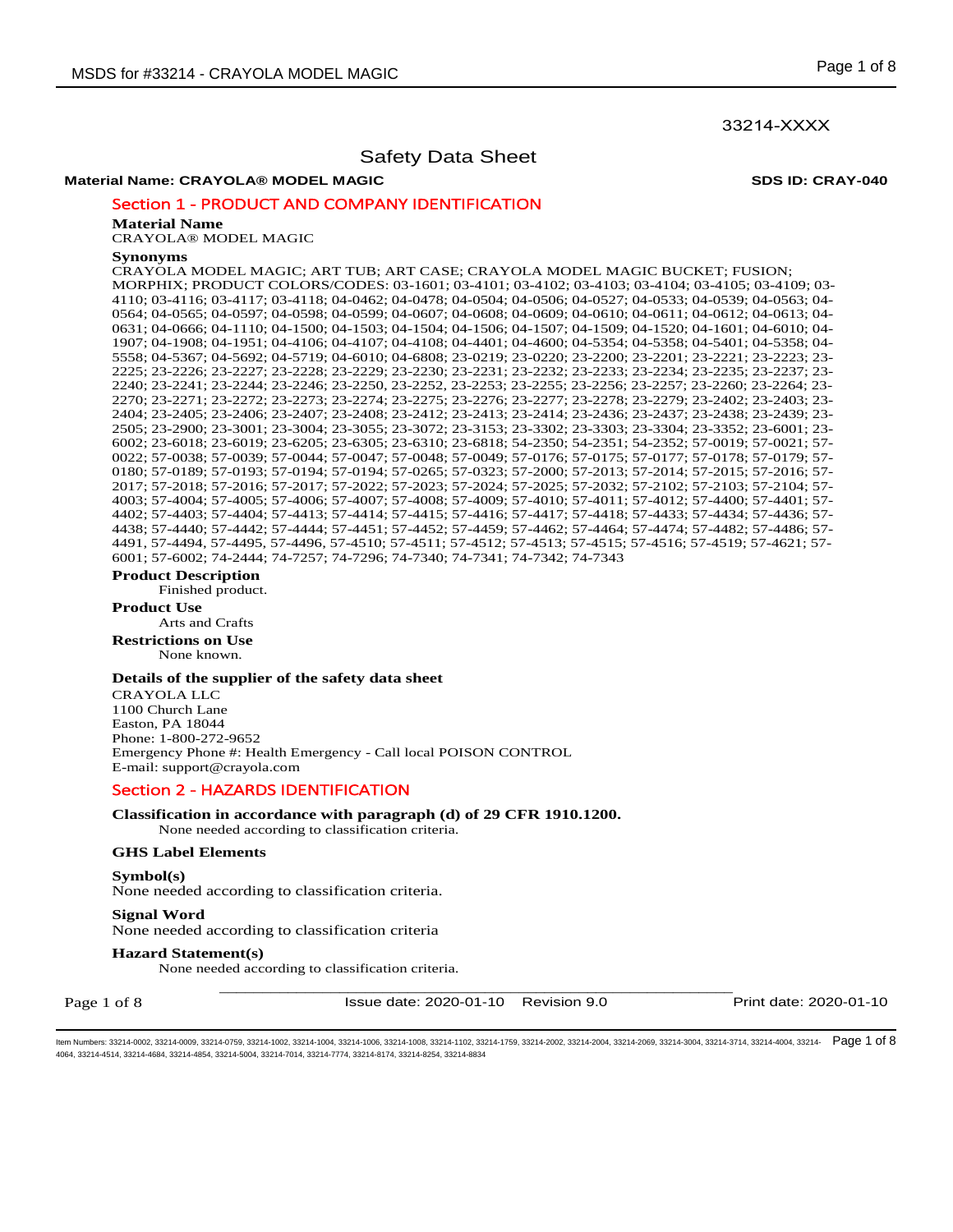## **Material Name: CRAYOLA® MODEL MAGIC SDS ID: CRAY-040**

## **Precautionary Statement(s)**

## **Prevention**

None needed according to classification criteria.

#### **Response**

None needed according to classification criteria.

#### **Storage**

None needed according to classification criteria.

## **Disposal**

Dispose in accordance with all applicable federal, state/regional and local laws and regulations.

#### **Other Hazards**  None known.

## Section 3 - COMPOSITION / INFORMATION ON INGREDIENTS

| <b>CAS</b>    | <b>Component Name</b>                                                                                                                                                                                                    |     |  |  |
|---------------|--------------------------------------------------------------------------------------------------------------------------------------------------------------------------------------------------------------------------|-----|--|--|
| Not available | Product has been certified as nontoxic by the Art $\&$<br>Creative Materials Institute, Inc. and conforms to ASM<br>D 4236 standard practice for labeling art materials for<br>acute and chronic adverse health hazards. | 100 |  |  |

## **Component Related Regulatory Information**

The chemical identity and/or percentage of composition is being withheld as a trade secret.

## Section 4 - FIRST AID MEASURES

## **Inhalation**

It is unlikely that emergency treatment will be required. Remove from exposure. Get medical attention, if needed.

## **Skin**

It is unlikely that emergency treatment will be required. If adverse effects occur, wash with soap or mild detergent and large amounts of water. Get medical attention, if needed.

#### **Eyes**

It is unlikely that emergency treatment will be required. Flush eyes with plenty of water for at least 15 minutes. If eye irritation persists: Get medical advice/attention.

#### **Ingestion**

Contact local poison control center or physician immediately.

#### **Most Important Symptoms/Effects**

#### **Acute**

No information on significant adverse effects.

## **Delayed**

No information on significant adverse effects.

**Indication of any immediate medical attention and special treatment needed**  Treat symptomatically and supportively.

## Section 5 - FIRE FIGHTING MEASURES

## **Extinguishing Media**

## **Suitable Extinguishing Media**

Water carbon dioxide, regular dry chemical, regular foam,

Page 2 of 8

\_\_\_\_\_\_\_\_\_\_\_\_\_\_\_\_\_\_\_\_\_\_\_\_\_\_\_\_\_\_\_\_\_\_\_\_\_\_\_\_\_\_\_\_\_\_\_\_\_\_\_\_\_\_\_\_\_\_\_\_ Issue date: 2020-01-10 Revision 9.0 Print date: 2020-01-10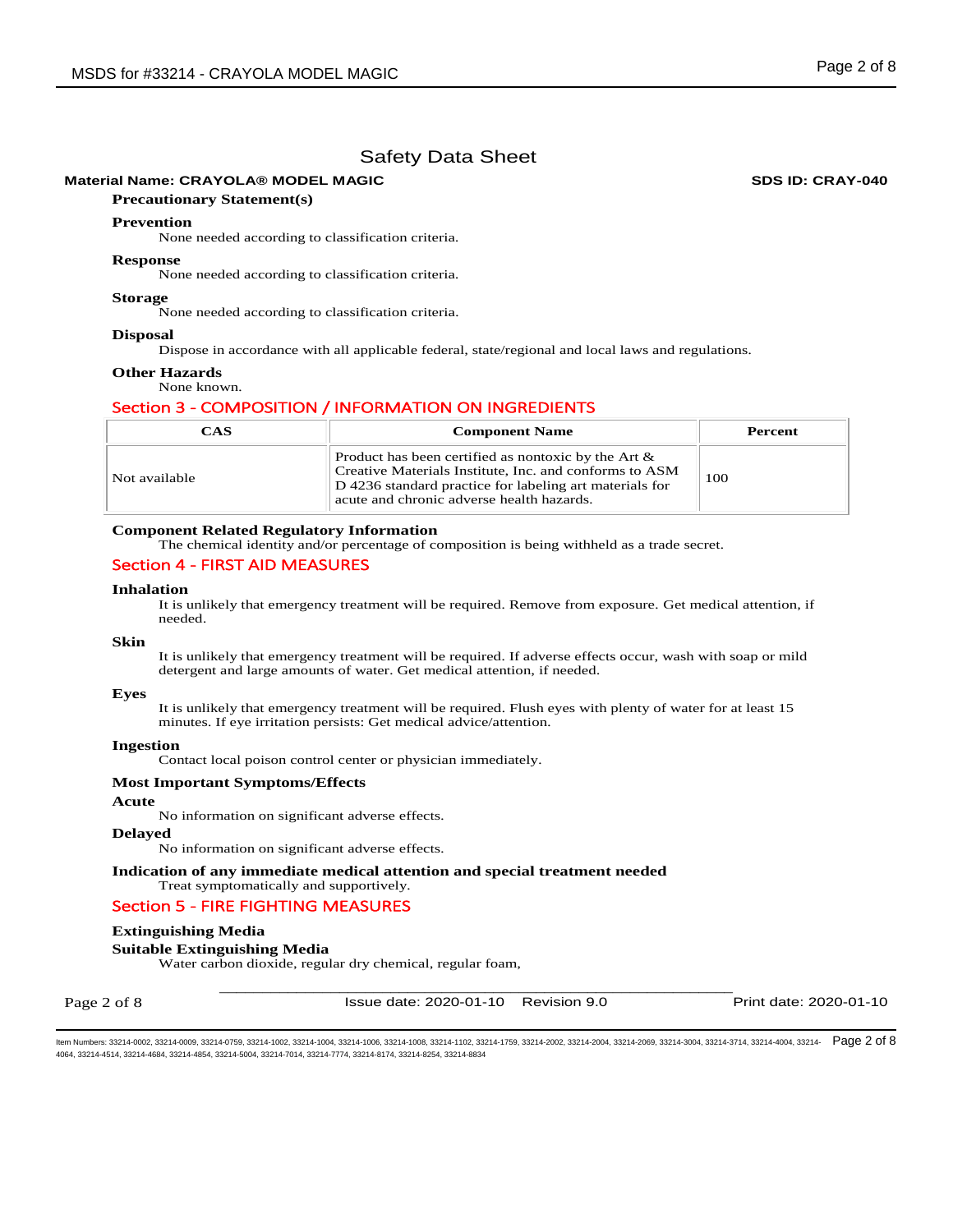## **Material Name: CRAYOLA® MODEL MAGIC SDS ID: CRAY-040**

**Unsuitable Extinguishing Media** None known.

**Hazardous Combustion Products** 

## Oxides of carbon **Advice for firefighters**

Slight fire hazard.

## **Fire Fighting Measures**

Move container from fire area if it can be done without risk. Avoid inhalation of material or combustion byproducts. Stay upwind and keep out of low areas.

#### **Special Protective Equipment and Precautions for Firefighters**

Wear protective clothing and equipment suitable for the surrounding fire.

## Section 6 - ACCIDENTAL RELEASE MEASURES

#### **Personal Precautions, Protective Equipment and Emergency Procedures**  None.

## **Methods and Materials for Containment and Cleaning Up**

Stop leak if possible without personal risk. Collect spilled material in appropriate container for disposal.

## Section 7 - HANDLING AND STORAGE

## **Precautions for Safe Handling**

Wash thoroughly after handling. Use methods to minimize dust.

## **Conditions for Safe Storage, Including any Incompatibilities**

None needed according to classification criteria.

Store and handle in accordance with all current regulations and standards. See original container for storage recommendations. Keep separated from incompatible substances.

## **Incompatible Materials**  oxidizing materials

## Section 8 - EXPOSURE CONTROLS / PERSONAL PROTECTION

## **Component Exposure Limits**

The following constituents are the only constituents of the product which have a PEL, TLV or other recommended exposure limit. At this time, the other constituents have no known exposure limits.

## **ACGIH - Threshold Limit Values - Biological Exposure Indices (BEI)**

There are no biological limit values for any of this product's components.

#### **Engineering Controls**

Based on available information, additional ventilation is not required.

## **Individual Protection Measures, such as Personal Protective Equipment**

## **Eye/face protection**

Eye protection not required under normal conditions.

#### **Skin Protection**

Protective clothing is not required under normal conditions.

#### **Respiratory Protection**

No respirator is required under normal conditions of use. Under conditions of frequent use or heavy exposure, respiratory protection may be needed.

## **Glove Recommendations**

Protective gloves are not required under normal conditions.

Page 3 of 8

\_\_\_\_\_\_\_\_\_\_\_\_\_\_\_\_\_\_\_\_\_\_\_\_\_\_\_\_\_\_\_\_\_\_\_\_\_\_\_\_\_\_\_\_\_\_\_\_\_\_\_\_\_\_\_\_\_\_\_\_ Issue date: 2020-01-10 Revision 9.0 Print date: 2020-01-10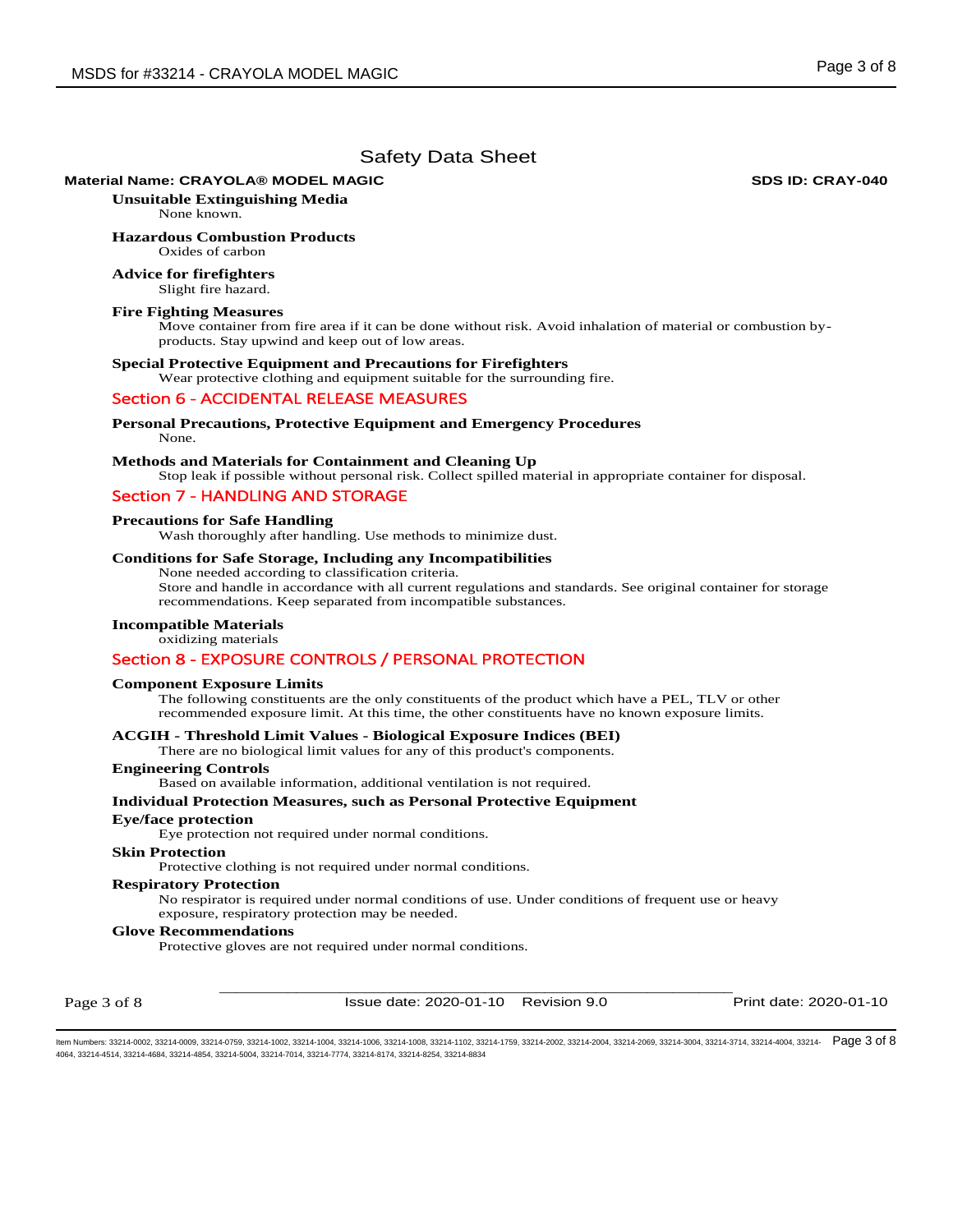## **Material Name: CRAYOLA® MODEL MAGIC SDS ID: CRAY-040** Section 9 - PHYSICAL AND CHEMICAL PROPERTIES

| Appearance                                | fluffy solid<br>compound | <b>Physical State</b>                             | solid                   |
|-------------------------------------------|--------------------------|---------------------------------------------------|-------------------------|
| Odor                                      | glue like                | Color                                             | various<br>colors       |
| <b>Odor Threshold</b>                     | (Slight)                 | рH                                                | $6.5 - 7.2$             |
| <b>Melting Point</b>                      | Not available            | <b>Boiling Point</b>                              | Not.<br>available       |
| <b>Boiling Point Range</b>                | Not available            | <b>Freezing point</b>                             | <b>Not</b><br>available |
| <b>Evaporation Rate</b>                   | Not available            | Flammability (solid, gas)                         | Not.<br>available       |
| <b>Autoignition</b><br><b>Temperature</b> | Not available            | <b>Flash Point</b>                                | Not.<br>available       |
| <b>Lower Explosive</b><br>Limit           | Not available            | <b>Decomposition temperature</b>                  | Not.<br>available       |
| <b>Upper Explosive</b><br>Limit           | Not available            | <b>Vapor Pressure</b>                             | Not.<br>available       |
| Vapor Density (air=1)                     | Not available            | Specific Gravity (water=1)                        | $0.36 - 0.5$            |
| <b>Water Solubility</b>                   | (partially soluble)      | <b>Partition coefficient: n-</b><br>octanol/water | Not.<br>available       |
| <b>Viscosity</b>                          | Not available            | <b>Kinematic viscosity</b>                        | Not.<br>available       |
| <b>Solubility (Other)</b>                 | Not available            | <b>Density</b>                                    | $0.4$ g/cm3             |
| <b>Physical Form</b>                      | solid                    | <b>Molecular Weight</b>                           | Not<br>available        |

## Section 10 - STABILITY AND REACTIVITY

## **Reactivity**

No hazard expected.

## **Chemical Stability**

Stable at normal temperatures and pressure.

## **Possibility of Hazardous Reactions**

Will not polymerize.

## **Conditions to Avoid** None reported.

**Incompatible Materials** oxidizing materials

## **Hazardous decomposition products**  Oxides of carbon

## **Thermal decomposition products**

Page 4 of 8

\_\_\_\_\_\_\_\_\_\_\_\_\_\_\_\_\_\_\_\_\_\_\_\_\_\_\_\_\_\_\_\_\_\_\_\_\_\_\_\_\_\_\_\_\_\_\_\_\_\_\_\_\_\_\_\_\_\_\_\_ Issue date: 2020-01-10 Revision 9.0 Print date: 2020-01-10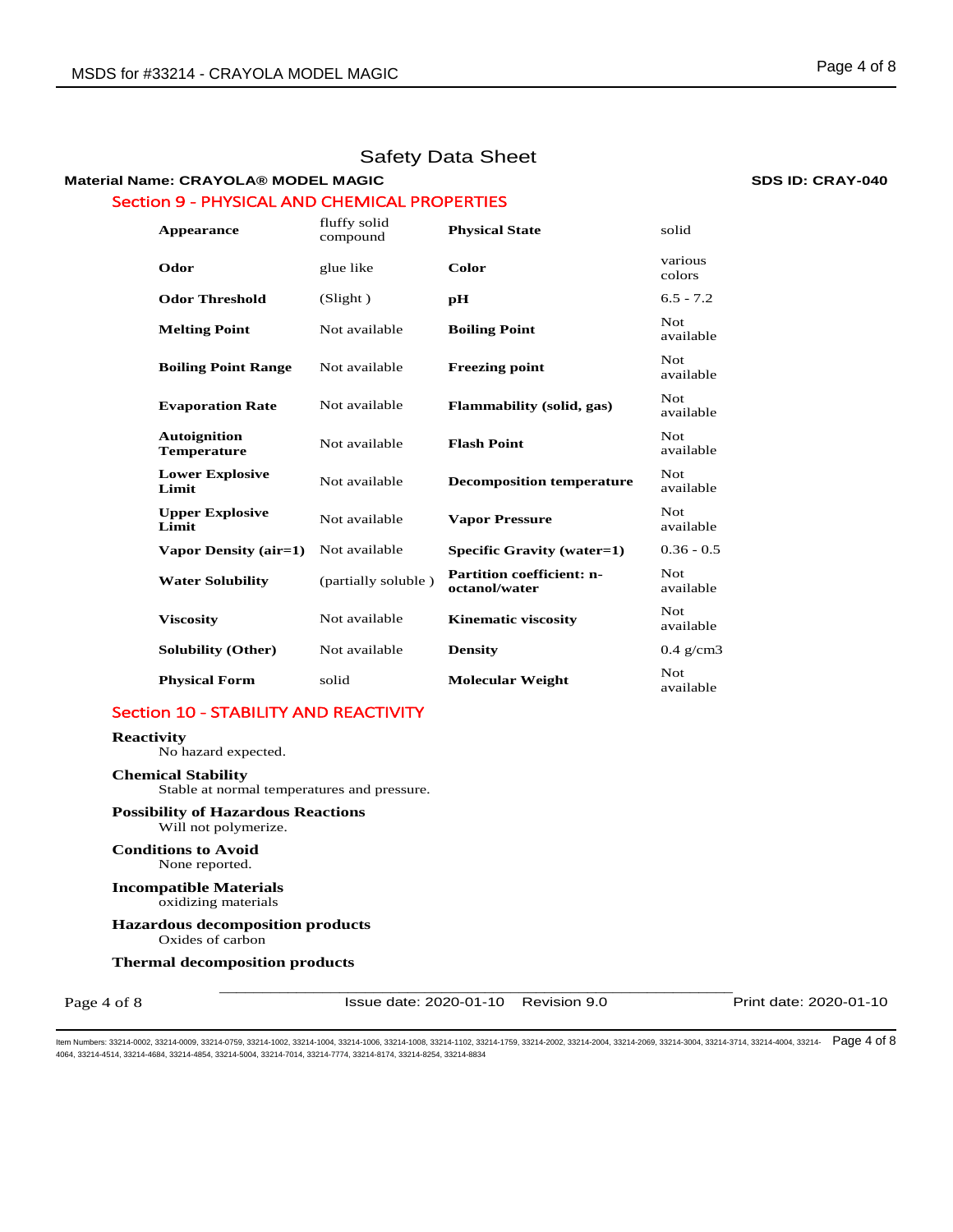## **Material Name: CRAYOLA® MODEL MAGIC SDS ID: CRAY-040**

## Oxides of carbon

## Section 11 - TOXICOLOGICAL INFORMATION

## **Information on Likely Routes of Exposure**

## **Inhalation**

No information on significant adverse effects.

**Skin Contact** 

No information on significant adverse effects.

**Eye Contact**  No information on significant adverse effects.

**Ingestion** 

No information on significant adverse effects.

## **Acute and Chronic Toxicity**

#### **Component Analysis - LD50/LC50**

The components of this material have been reviewed in various sources and no selected endpoints have been identified.

## **Product Toxicity Data**

## **Acute Toxicity Estimate**

No data available.

## **Immediate Effects**

No information on significant adverse effects.

## **Delayed Effects**

No information on significant adverse effects.

## **Irritation/Corrosivity Data**

None

## **Respiratory Sensitization**

No information available for the product.

## **Dermal Sensitization**

No information available for the product.

## **Component Carcinogenicity**

None of this product's components are listed by ACGIH, IARC, NTP, DFG or OSHA.

# **Germ Cell Mutagenicity**

No information available for the product.

#### **Tumorigenic Data**  No data available

## **Reproductive Toxicity**

No information available for the product.

## **Specific Target Organ Toxicity - Single Exposure**  No target organs identified.

**Specific Target Organ Toxicity - Repeated Exposure**  No target organs identified.

## **Aspiration hazard**

no data available.

Page 5 of 8

Issue date: 2020-01-10 Revision 9.0 Print date: 2020-01-10

\_\_\_\_\_\_\_\_\_\_\_\_\_\_\_\_\_\_\_\_\_\_\_\_\_\_\_\_\_\_\_\_\_\_\_\_\_\_\_\_\_\_\_\_\_\_\_\_\_\_\_\_\_\_\_\_\_\_\_\_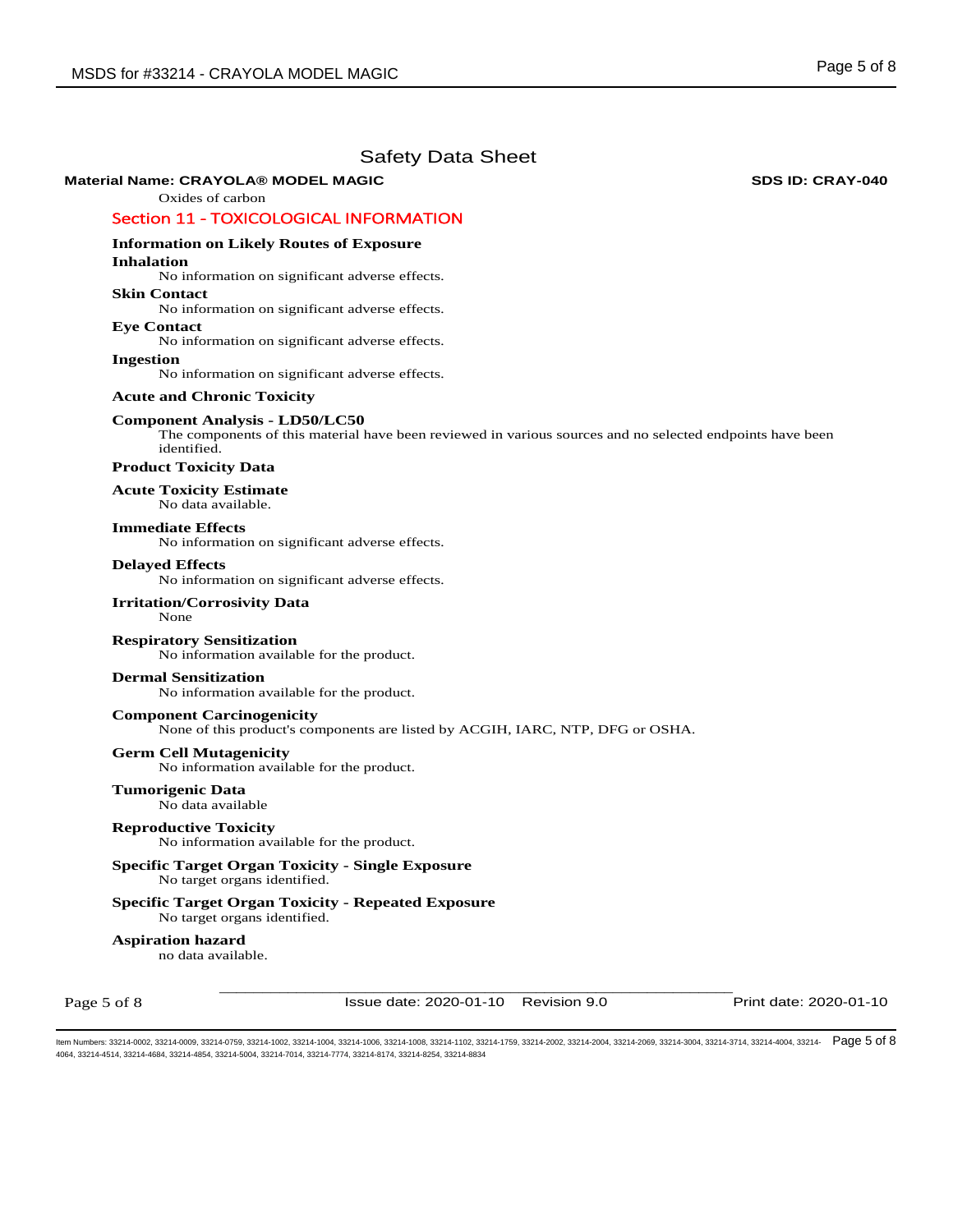## **Material Name: CRAYOLA® MODEL MAGIC SDS ID: CRAY-040**

**Medical Conditions Aggravated by Exposure** No data available.

## Section 12 - ECOLOGICAL INFORMATION

## **Ecotoxicity**

No information available for the product.

## **Component Analysis - Aquatic Toxicity**

No LOLI ecotoxicity data are available for this product's components.

#### **Persistence and Degradability**

No information available for the product.

#### **Bioaccumulative Potential**

No information available for the product.

#### **Mobility**

No information available for the product.

## Section 13 - DISPOSAL CONSIDERATIONS

#### **Disposal Methods**

Dispose in accordance with all applicable federal, state/regional and local laws and regulations. Recycle if possible.

## **Component Waste Numbers**

The U.S. EPA has not published waste numbers for this product's components.

## Section 14 - TRANSPORT INFORMATION

**US DOT Information: UN/NA #:** Not regulated

**IATA Information: UN#:** Not regulated

**ICAO Information:** 

# **UN#:** Not regulated

**IMDG Information:** 

**UN#:** Not regulated

## **International Bulk Chemical Code**

This material does not contain any chemicals required by the IBC Code to be identified as dangerous chemicals in bulk.

## Section 15 - REGULATORY INFORMATION

### **U.S. Federal Regulations**

None of this product's components are listed under SARA Sections 302/304 (40 CFR 355 Appendix A), SARA Section 313 (40 CFR 372.65), CERCLA (40 CFR 302.4), TSCA 12(b), or require an OSHA process safety plan.

## **SARA Section 311/312 (40 CFR 370 Subparts B and C) reporting categories**

No hazard categories applicable.

## **U.S. State Regulations**

None of this product's components are listed on the state lists from CA, MA, MN, NJ or PA.

# **California Safe Drinking Water and Toxic Enforcement Act (Proposition 65)**

Not listed under California Proposition 65.

Page 6 of 8

\_\_\_\_\_\_\_\_\_\_\_\_\_\_\_\_\_\_\_\_\_\_\_\_\_\_\_\_\_\_\_\_\_\_\_\_\_\_\_\_\_\_\_\_\_\_\_\_\_\_\_\_\_\_\_\_\_\_\_\_ Issue date: 2020-01-10 Revision 9.0 Print date: 2020-01-10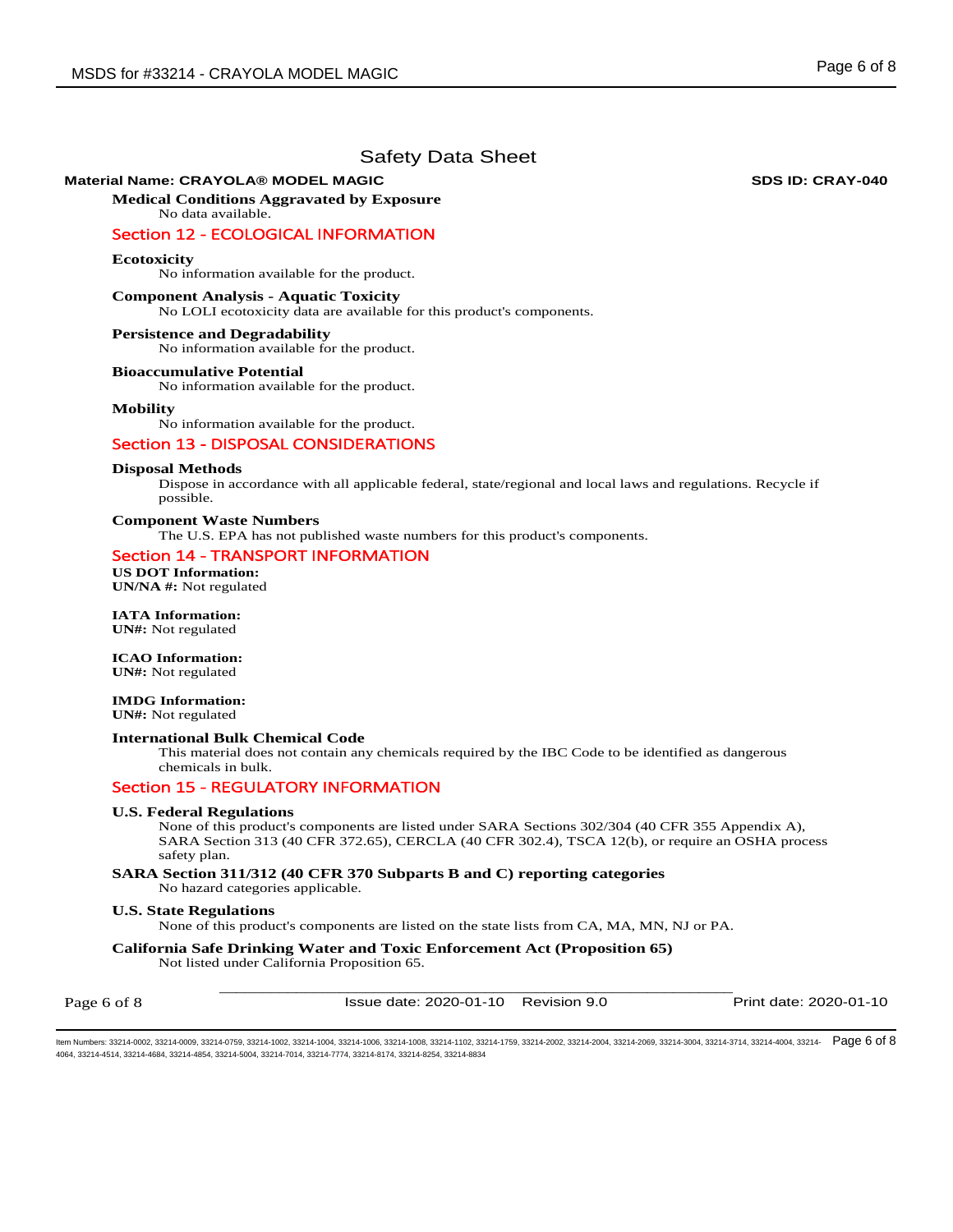## **Material Name: CRAYOLA® MODEL MAGIC SDS ID: CRAY-040**

## **Component Analysis - Inventory**

**Product has been certified as nontoxic by the Art & Creative Materials Institute, Inc. and conforms to ASM D 4236 standard practice for labeling art materials for acute and chronic adverse health hazards. (Not available)**

|  |                                                  |  |     | US $\ $ CA $\ $ AU $\ $ CN $\ $ EU $\ $ JP - ENCS $\ $ JP - ISHL $\ $ KR KECI - Annex 1 $\ $ KR KECI - Annex 2 |      |
|--|--------------------------------------------------|--|-----|----------------------------------------------------------------------------------------------------------------|------|
|  | $\ N_0\ $ No $\ N_0\ $ No $\ N_0\ $ No $\ N_0\ $ |  | No. | No.                                                                                                            | - No |

| KR - REACH CCA    MX    NZ    PH    TH-TECI    TW    VN (Draft) |                                             |  |                                   |  |
|-----------------------------------------------------------------|---------------------------------------------|--|-----------------------------------|--|
| $\parallel$ No                                                  | $\vert$ No $\vert$ No $\vert$ No $\vert$ No |  | $\overline{N_0}$ $\overline{N_0}$ |  |

## **U.S. Inventory (TSCA)**

All of the components of this product are listed on the TSCA Inventory. All components of this product are listed on the DSL.

## Section 16 - OTHER INFORMATION

#### **NFPA Ratings**

Health: 1 Fire: 1 Instability: 0 Hazard Scale:  $0 =$  Minimal  $1 =$  Slight  $2 =$  Moderate  $3 =$  Serious  $4 =$  Severe

#### **Summary of Changes**

12/12/2019 - Update to Section(s) 1.

#### **Key / Legend**

ACGIH - American Conference of Governmental Industrial Hygienists; ADR - European Road Transport; AU - Australia; BOD - Biochemical Oxygen Demand; C - Celsius; CA - Canada; CA/MA/MN/NJ/PA - California/Massachusetts/Minnesota/New Jersey/Pennsylvania\*; CAS - Chemical Abstracts Service; CERCLA - Comprehensive Environmental Response, Compensation, and Liability Act; CFR - Code of Federal Regulations (US); CLP - Classification, Labelling, and Packaging; CN - China; CPR - Controlled Products Regulations; DFG - Deutsche Forschungsgemeinschaft; DOT - Department of Transportation; DSD - Dangerous Substance Directive; DSL - Domestic Substances List; EC – European Commission; EEC - European Economic Community; EIN - European Inventory of (Existing Commercial Chemical Substances); EINECS - European Inventory of Existing Commercial Chemical Substances; ENCS - Japan Existing and New Chemical Substance Inventory; EPA - Environmental Protection Agency; EU - European Union; F - Fahrenheit; F - Background (for Venezuela Biological Exposure Indices); IARC - International Agency for Research on Cancer; IATA - International Air Transport Association; ICAO - International Civil Aviation Organization; IDL - Ingredient Disclosure List; IDLH - Immediately Dangerous to Life and Health; IMDG - International Maritime Dangerous Goods; ISHL - Japan Industrial Safety and Health Law; IUCLID - International Uniform Chemical Information Database; JP - Japan; Kow - Octanol/water partition coefficient; KR KECI Annex 1 - Korea Existing Chemicals Inventory (KECI) / Korea Existing Chemicals List (KECL); KR KECI Annex 2 - Korea Existing Chemicals Inventory (KECI) / Korea Existing Chemicals List (KECL) , KR - Korea; LD50/LC50 - Lethal Dose/ Lethal Concentration; LEL - Lower Explosive Limit; LLV - Level Limit Value; LOLI - List Of LIsts™ - ChemADVISOR's Regulatory Database; MAK - Maximum Concentration Value in the Workplace; MEL - Maximum Exposure Limits; MX – Mexico; Ne-Non-specific; NFPA - National Fire Protection Agency; NIOSH - National Institute for Occupational Safety and Health; NJTSR - New Jersey Trade Secret Registry; Nq - Non-quantitative; NSL – Non-Domestic Substance List (Canada); NTP - National Toxicology Program; NZ - New Zealand; OSHA - Occupational Safety and Health Administration; PEL- Permissible Exposure Limit; PH - Philippines; RCRA - Resource Conservation and Recovery Act; REACH- Registration, Evaluation, Authorisation, and restriction of Chemicals; RID - European Rail Transport; SARA - Superfund Amendments and Reauthorization Act; Sc - Semi-quantitative; STEL - Short-term Exposure Limit; TCCA – Korea Toxic Chemicals Control Act; TDG - Transportation of Dangerous Goods; TLV - Threshold Limit Value; TSCA - Toxic Substances Control Act; TW – Taiwan; TWA - Time Weighted Average; UEL - Upper Explosive Limit; UN/NA - United Nations

Page 7 of 8

\_\_\_\_\_\_\_\_\_\_\_\_\_\_\_\_\_\_\_\_\_\_\_\_\_\_\_\_\_\_\_\_\_\_\_\_\_\_\_\_\_\_\_\_\_\_\_\_\_\_\_\_\_\_\_\_\_\_\_\_ Issue date: 2020-01-10 Revision 9.0 Print date: 2020-01-10